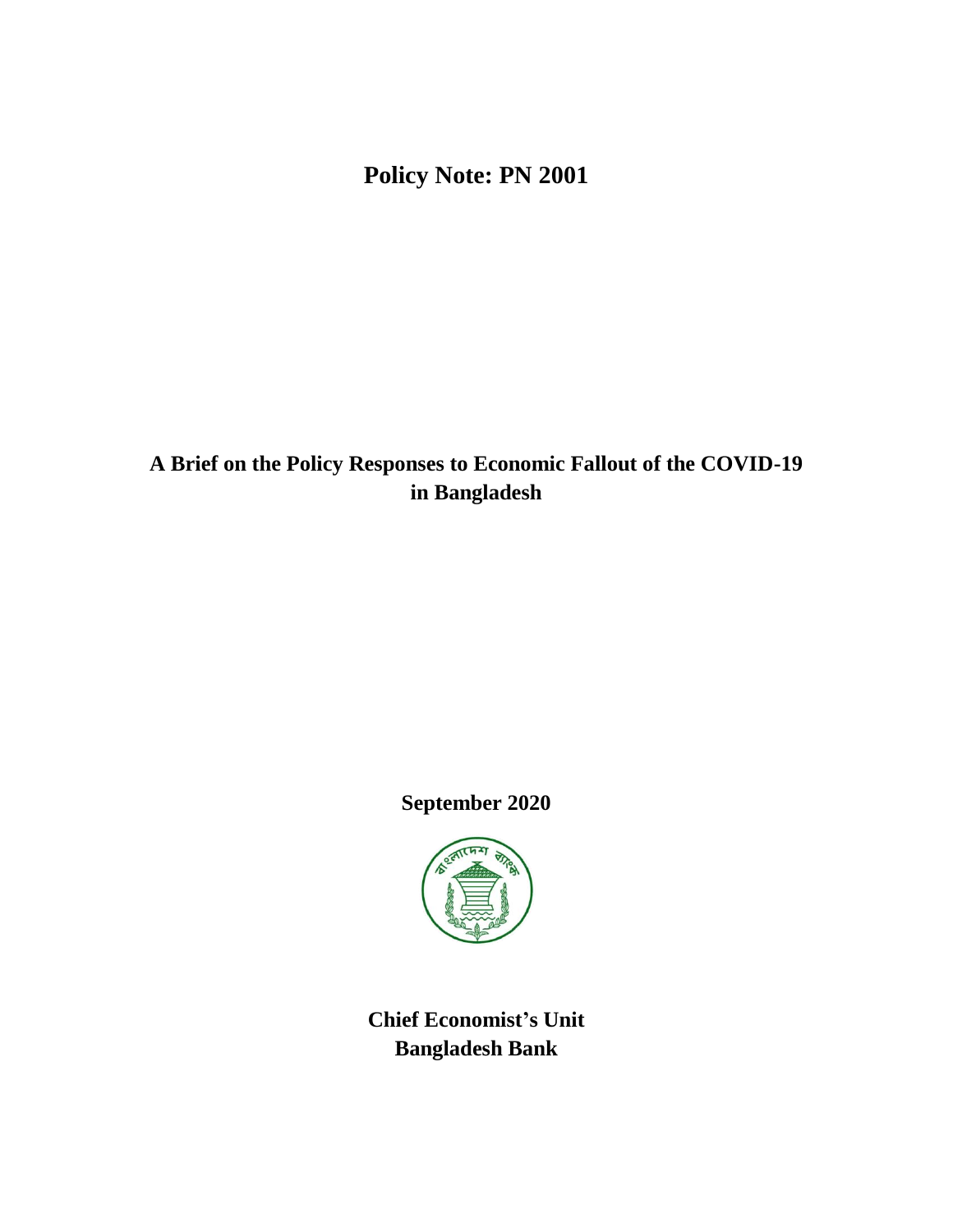## **Policy Note: PN2001**

## **A Brief on the Policy Responses to Economic Fallout of the COVID-19 in Bangladesh<sup>1</sup>**

The economic growth of Bangladesh decelerated to 5.24 percent in FY20 from 8.15 percent in FY19 in the aftermath of the economic slowdown caused by a government-declared lockdown for around two months in the first half of FY20 to prevent the contagion of COVID-19 pandemic. The domestic demand, which comprised of consumption and investment, moderated to 4.23 percent and 6.71 percent respectively in FY20 from 4.33 percent and 8.44 percent respectively in FY19 but the external demand (exports) drastically contracted in FY20 as a consequence of unprecedented, negative growth of the global economy. Unfortunately, the economic growth of the European Union and the USA turned from positive in 2019 to negative in 2020 owing to severely restricted economic activities and diminished demand caused by the rampant spread of the pandemic through these regions to which Bangladesh tended to export more than 80 percent of its ready-made garments RMG (Table 1).

In the first half of 2020, global economic activities suffered a faster and deeper contraction than in the financial crisis of 2007-09 as the pandemic stalled almost all sectors of the economy because of the rapid contagion of the COVID-19 pandemic. So deep is the plunge in global output that the global economic growth is projected to contract by 4.9 percent in 2020 and revive by 5.4 percent in 2021 (IMF, WEO 2020) (Table 1). The pandemic severely weakened global trade, consumption, services, and the labor market in both developed and emerging markets. Global trade contracted by nearly 3.5 percent (year over year) in the first quarter, reflecting weak demand, collapse in cross-border tourism, supply chain disruptions, and supply dislocations triggered by shutdowns across the world.

Bangladesh's government and Bangladesh Bank (BB) undertook a range of coordinated fiscal, monetary, and macro-prudential policy actions which included stimulus packages and easy credit availability in order to cushion the Bangladesh's economy from the fallout from the pandemic. The overriding objectives of these policy measures are to minimize the negative impacts of the pandemic and to bring economic activities back to the pre-COVID-19 level. These policy measures are expected to make financing conditions easy for investors, entrepreneurs, and corporate bodies who now can access more favorable financing sources to resume their business in full swing. It is likely that the economy will recuperate from lost investment and consumption and bounce back to the economic growth momentum observed in the last decade.

The government has announced a series of stimulus packages worth of Tk. 1.03 trillion (about 3.6 percent of GDP) for increasing public spending that are expected to create job and loan facilities for the affected industries and business so that they can revive, and expanding the coverage of government's

 $\overline{\phantom{a}}$ 

<sup>&</sup>lt;sup>1</sup>The note is prepared by a team of Chief Economist's Unit comprising of Md. Ezazul Islam, General Manager, Mohammed Mahinur Alam, Deputy General Manager, Md. Rashel Hasan, Joint Director, and Raju Ahmed, Deputy Director. The authors are grateful to Dr. Md. Habibur Rahman , Executive Director, Bangladesh Bank, for providing valuable suggestions. The views expressed in the note are the author's own and do not reflect that those of Bangladesh Bank.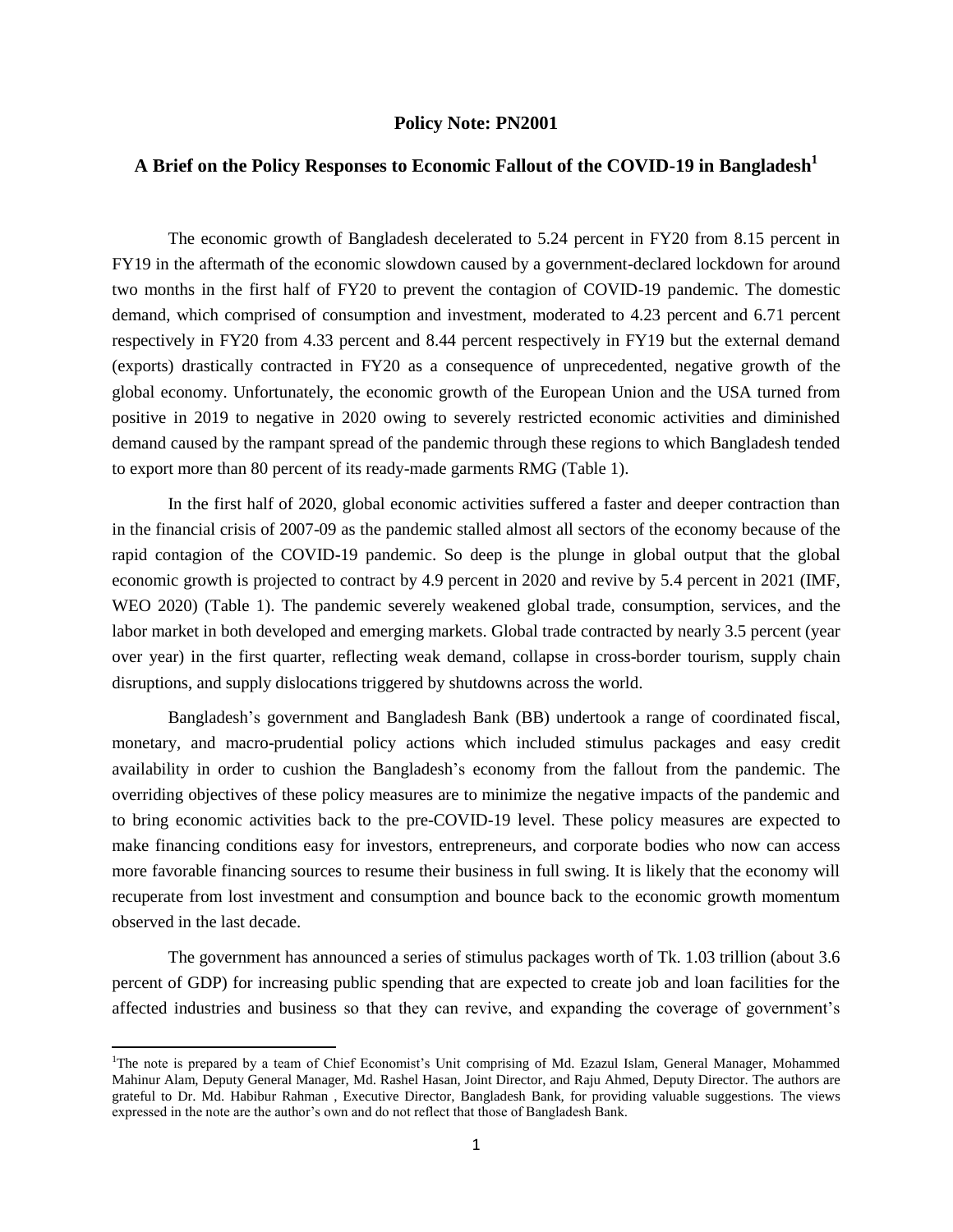social safety net programs to protect the extreme poor. A summary of those stimulus packages is listed in table 2.

Considering the adverse consequences of the pandemic, the government adopted an expansionary fiscal policy for FY21 to ensure a smooth recovery of economic growth (8.2 percent for FY21), employment generation, and poverty reduction. The overall expenditure framework was revised to make sufficient allocations available to mitigate the adverse impacts of the COVID-19. Moreover, with a view to mitigate increased risks of poverty and inequality, meet the basic needs of people of the country, enhance business activities and create employment and establish an equitable and just society, fiscal policies incorporated social safety nets, cash transfers, employment generation programs under annual development programs (ADP), various types of tax exemption or tax benefit in income tax, customs and value-added tax (VAT) in the revenue management framework. The fiscal deficit is projected to increase slightly to 6 percent in FY21 from 5.5 percent in the revised budget for FY20 (Budget Speech, 2020-21, Ministry of Finance).

|                           |      | <b>IMF</b> |         |      | <b>World Bank</b> |         |      | <b>ADB</b> |         |
|---------------------------|------|------------|---------|------|-------------------|---------|------|------------|---------|
|                           | 2019 | 2020(f)    | 2021(f) | 2019 | 2020(f)           | 2021(f) | 2019 | 2020(f)    | 2021(f) |
| World                     | 2.9  | $-4.9$     | 5.4     | 2.4  | $-5.2$            | 4.2     |      |            |         |
| <b>Advanced Economies</b> | 1.7  | $-8.0$     | 4.8     | 1.6  | $-7.0$            | 3.9     | 1.7  | $-5.8$     | 4.1     |
| <b>USA</b>                | 2.3  | $-8.0$     | 4.5     | 2.3  | $-6.1$            | 4.0     | 2.3  | $-5.3$     | 3.8     |
| Euro Area                 | 1.3  | $-10.2$    | 6.0     | 1.2  | $-9.1$            | 4.5     | 1.2  | $-7.0$     | 5.5     |
| EMDE <sup>1</sup>         | 3.7  | $-3.0$     | 5.9     | 3.5  | $-2.5$            | 4.6     | ۰    |            |         |
| <i>India</i>              | 4.2  | $-4.5$     | 6.0     | 4.2  | $-3.2$            | 3.1     | 4.2  | $-4.0$     | 5.0     |
| China                     | 6.1  | 1.0        | 8.2     | 6.1  | 1.0               | 6.9     | 6.1  | 1.8        | 7.4     |
| Bangladesh                | 5.5  | 1.0        | 8.5     | 8.2  | 1.6               | 1.0     | 8.2  | 4.5        | 7.5     |
| Sri Lanka                 | 2.3  | $-0.5$     | 4.2     | 2.3  | $-3.2$            | 0.0     | 2.3  | $-6.1$     | 4.1     |

## **Table 1: Real GDP Growth Forecast by Developing Partners**

Sources: World Economic Outlook Update, June 2020; Global Economic Prospects, June 2020; Asian Development Outlook Supplement, June 2020. <sup>1</sup>Emerging Market and Developing Economies

Bangladesh Bank has adopted an expansionary monetary policy for FY21 with the objectives of achieving the recovery of the economy from the adversity of the COVID-19 pandemic, resumption of production capacity, restoration of the normal livelihood of the people while maintaining dual goals of price stability and sustainable economic growth. Policy measures and strategies are designed to make adequate financing supports available to all priority sectors like agriculture, cottage, micro, small and medium enterprises (CMSMEs), manufacturing industries, and the service sector with built-in options for necessary adjustment to match the demand of the specific sectors where essential (MPS 2020-21, BB).Bangladesh Bank has allocated about BDT 552.50 billion refinance scheme for large, CMSMEs, agriculture and exports sector (Table-3).

A pragmatic agricultural and rural credit policy has been adopted by relaxing terms and conditions for inclusive loan disbursement. In view of the importance of the agriculture sector in terms of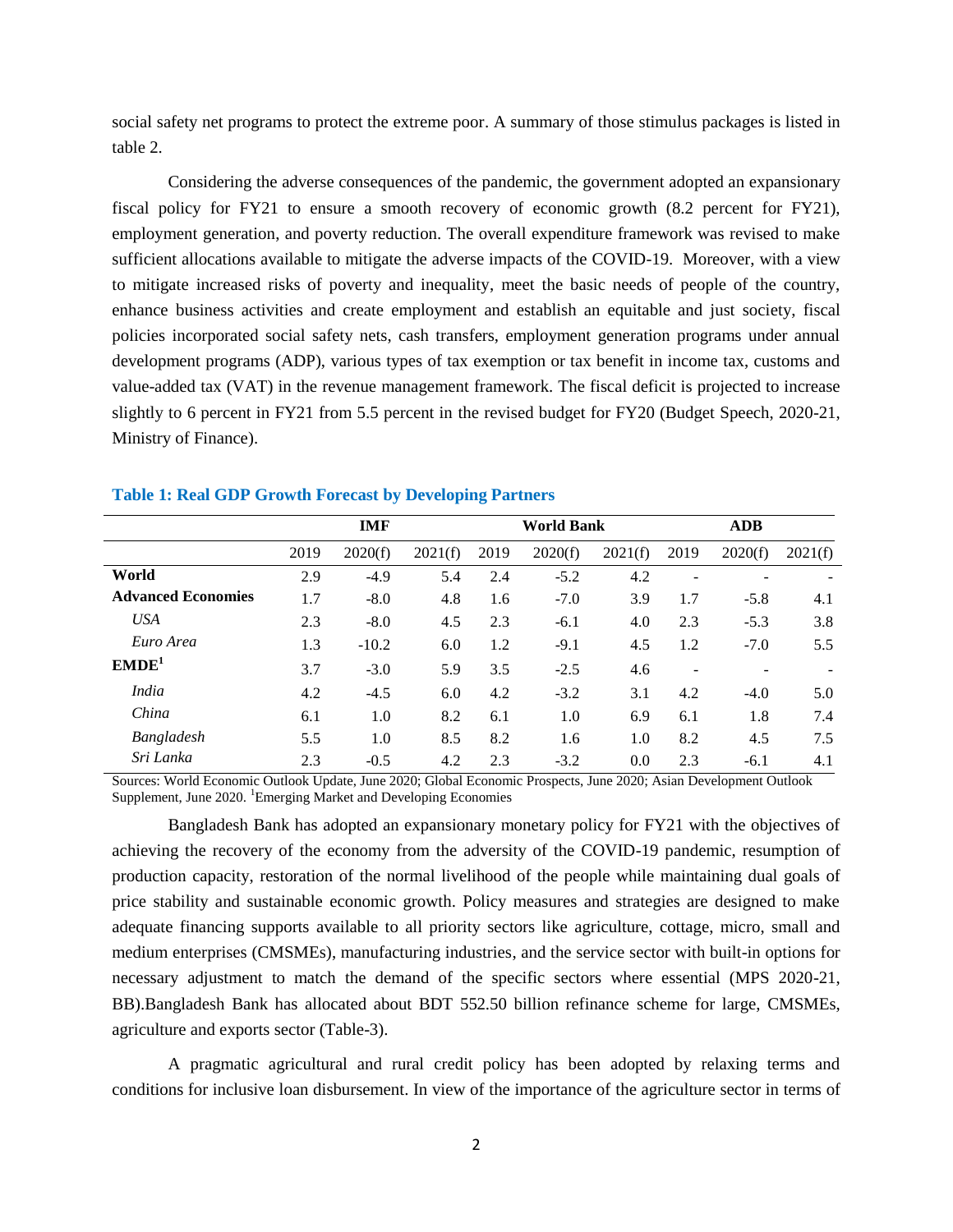employment generation, food security, and poverty reduction in the country, the target disbursement of agricultural credit is set at BDT 262.92 billion for FY21 which is about 9 percent higher than that of FY19. To realize this goal, banks are instructed to disbursing credit to women, marginal and tenant farmers. In FY19, banks disbursed BDT 227.50 billion agricultural and rural credit to 3.07 million farmers. Out of them, about 1.51 million women farmers received loans amounting to about BDT 83.60 billion through the channel between banks and MFIs (Agricultural and Rural Credit Policy and Program for the FY21, BB).

To increase financial flow to the CMSMEs sector, a credit grantee scheme has been undertaken so that banks can disburse more credit to the sector and minimize their risks. In 2019, the total industrial loan disbursed was BDT 7578.96 billion, and out of this amount, about BDT 1679.70 billion was disbursed to 0.77 million CMSMEs which was 22.16 percent higher than that of 2018. During January-June, 2020, BDT 1659.19 billion industrial loans (including 83 percent of working capital) were disbursed. The latest SME data show that about 0.32 million CMSMEs received about BDT 658.26 billion loans during the first two quarters of 2020.

| <b>Broad Area</b>                                                       | <b>Stimulus Package</b>                                                                                                                                                                                                                                                                                                                                                                                        |
|-------------------------------------------------------------------------|----------------------------------------------------------------------------------------------------------------------------------------------------------------------------------------------------------------------------------------------------------------------------------------------------------------------------------------------------------------------------------------------------------------|
| Export Sector (including RMG)                                           | The government has created a fund amounting TK 5,000 crore<br>for the export oriented industries so that about 5 million<br>workers can continue their livings and get salaries and<br>allowances.                                                                                                                                                                                                             |
| Working Capital Loan Facility for Large<br><b>Industries and CMSMEs</b> | To support affected enterprises in the industrial sector, the<br>government has introduced a working capital loand facility of<br>TK 30,000 crore at a subsidized interest rate for large<br>industries. In addition, the government has created another<br>working capital loan facility of Tk 20,000 crore at a subsidized<br>interest rate for the Cottage, Micro, Small and Medium<br>Enterprises (CMSMEs) |
| <b>Import Sector</b>                                                    | To facilitate the import of raw materials under the Back-to-<br>back Letter of Credit facility, the government has increased the<br>size of Export Development Fund (EDF) from USD 3.5 billion<br>to USD 5 billion, at a reduced interest rate.                                                                                                                                                                |
| Pre-shipment Credit Refinance Scheme                                    | To improve the export competitiveness, a new Pre-Shipment<br>Credit Refinance Scheme of Tk. 5,000 crore has been initiated<br>through Bangladesh Bank.                                                                                                                                                                                                                                                         |
| <b>Healthcare Professional</b>                                          | The government has declared a special honorarium equal to the<br>basic pay of two months for the doctors, nurses and other<br>healthcare workers who are providing critical healthcare<br>services to COVID-19 patients.                                                                                                                                                                                       |
| <b>Frontline Public Servants</b>                                        | The government has taken special arrangements to compensate<br>frontline public servants (officials from field administration,<br>law enforcing agencies and armed forces and other employees<br>of public service) who directly engaged in enforcing initiatives                                                                                                                                              |

**Table 2: Summary of Stimulus Packages by the government**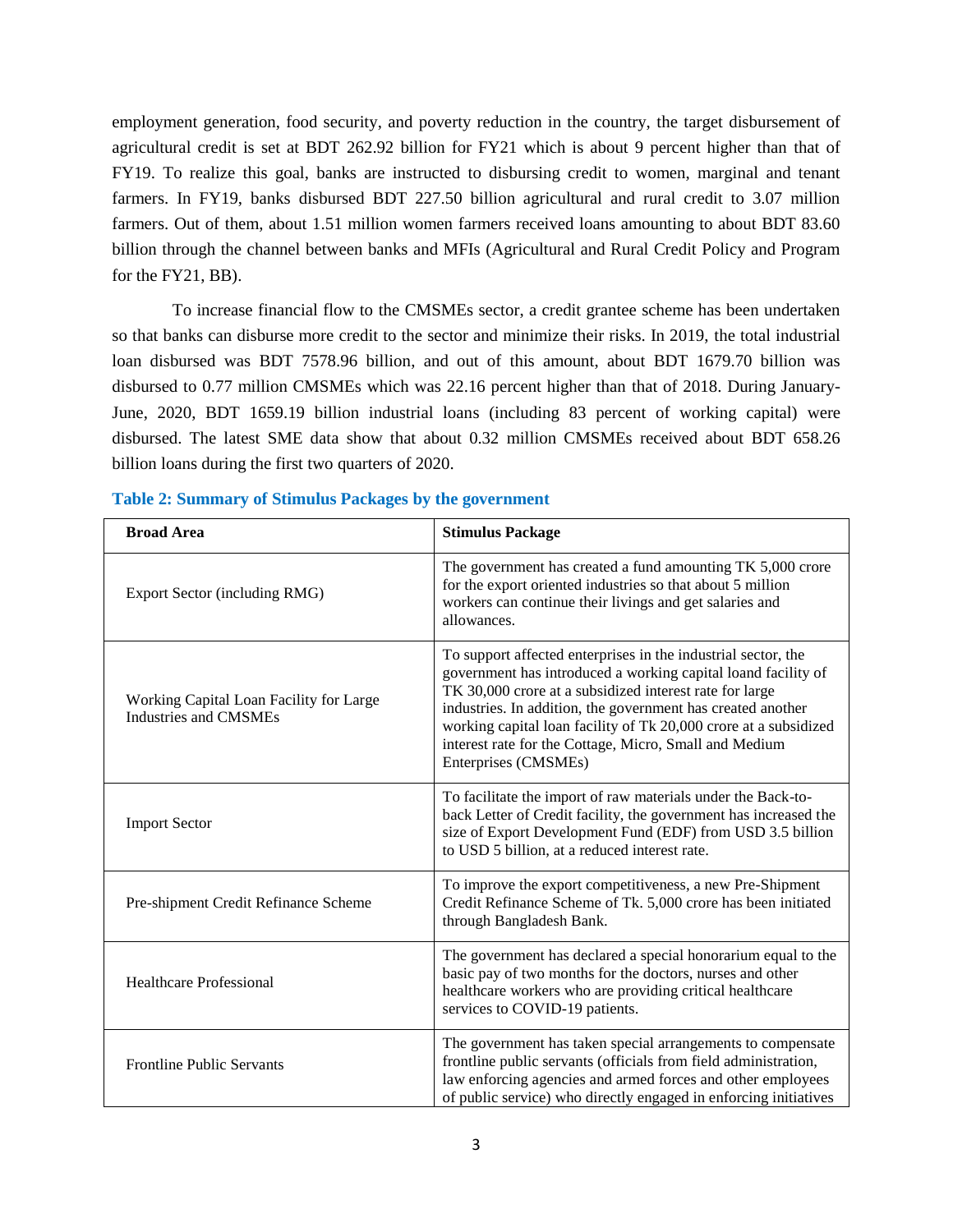|                                     | and might get infected, and in the unfortunate event of deaths,<br>to the family members of the deceased employees.                                                                                                                                                                                                                                                                                                                                                                                                                                                                     |
|-------------------------------------|-----------------------------------------------------------------------------------------------------------------------------------------------------------------------------------------------------------------------------------------------------------------------------------------------------------------------------------------------------------------------------------------------------------------------------------------------------------------------------------------------------------------------------------------------------------------------------------------|
| Food Aid                            | A humanitarian aid including food aid has introduced by the<br>government to support those who affected by sudden<br>unemployment due to the coronavirus outbreak. A total of 4<br>lakh metric tons of rice and 1 lakh metric ton of wheat have<br>already distributed among the poor free of cost.                                                                                                                                                                                                                                                                                     |
| Social Safety Net Programs          | The government has provided direct cash transfers of Tk. 2,500<br>each to 50 lakh selected ultra-poor families nationwide.<br>Alongside, the coverage of the Old Age Allowances and the<br>Allowances for Destitute Women have been widened to include<br>all qualified persons in the poorest 100 upazilas in the country.<br>The total number of new beneficiaries due to expansion of the<br>Allowances for Diasabled Persons and these two programs is<br>10 lakh 70 thousand. Besides, Tk. 2,130 crore has also been<br>allocated to construct houses for the homeless population. |
| <b>Agricultural Sector</b>          | In order to keep the momentum of the agricultural production,<br>the government has increased subsidies in the agriculture sector<br>to TK 9,500 crore. Moreover, Tk. 200 crore has been allocated<br>as incentives for farm mechanisation. The government is going<br>to form an agriculture refinance scheme of Tk. 5,000 crore to<br>provide required agricultural credit to farmers. Another<br>refinancing scheme of Tk. 3,000 crore has been announced for<br>small income farmers and traders in the agriculture sector.                                                         |
| Low-interest Credit to Poor Farmers | Tk. 2,000 crore will be distributed with low interest rate to poor<br>farmers through three specialised banks and Palli Karma<br>Sahayak Foundation (PKSF), with each receiving Tk. 500<br>crore.                                                                                                                                                                                                                                                                                                                                                                                       |

Source: Budget Speech, 2020-21, Ministry of Finance

## **Table 3: Summary of Stimulus Packages and Monetary & Exchange Rate Policy**

| <b>Policy Responses</b> | <b>Broad Area</b>                                                                                                                                                        |  |
|-------------------------|--------------------------------------------------------------------------------------------------------------------------------------------------------------------------|--|
|                         | <b>Monetary, Exchange Rate and Bank Liquidity</b>                                                                                                                        |  |
| <b>CRR</b>              | Cash Reserve Ratio (CRR) requirement has been reduced from 5.5% to 4.0%                                                                                                  |  |
| Repo                    | Repo interest rate has been also cut gradually from 6.0% to 4.75%                                                                                                        |  |
| Reverse Repo            | Reverse Repo rate has been slashed from 4.75 percent to 4.0 percent                                                                                                      |  |
| <b>Bank Rate</b>        | Bank rate has been reduced from 5.0 percent to 4.0 percent                                                                                                               |  |
| Security Buy Back       | BB announces to buy back government securities from the secondary market as<br>some banks and FIs act as primary dealers of such securities to ease their liquidity.     |  |
| <b>ADR</b>              | The advance deposit ratio (ADR) has been extended from 85.0% to 87.0%.<br>Similarly, The investment deposit ratio (IDR) has also been extended from 90.0%<br>to $92.0\%$ |  |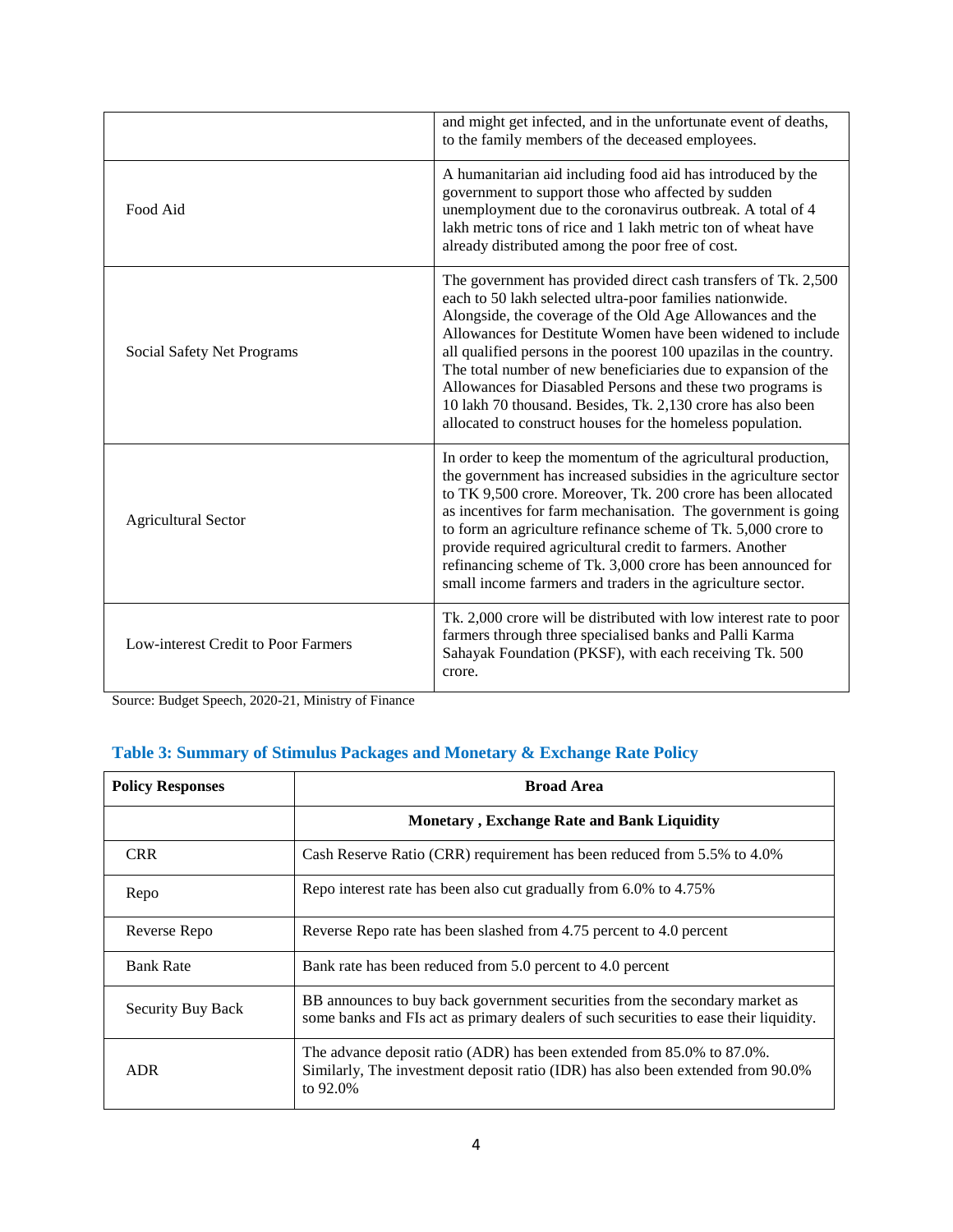| Term repo                   | Long term REPO facility (360 days) to banks and non-bank FIs' from BB has been<br>made available                                                                                                                                                                                                                                                                                      |
|-----------------------------|---------------------------------------------------------------------------------------------------------------------------------------------------------------------------------------------------------------------------------------------------------------------------------------------------------------------------------------------------------------------------------------|
| LC for Export and<br>Import | Banks permitted to extend LC usance (payment) periods for the import of raw<br>materials, agricultural implements and chemical fertilizers (from 180 days to 360<br>days) and of life-saving drugs (from 90 days to 180 days).                                                                                                                                                        |
|                             | Banks may, without repayment guarantee, advance credit up to USD 0.5m for<br>import of corona virus-related life-saving drugs, medical kits/equipment and other<br>essential medical items.                                                                                                                                                                                           |
| <b>EDF</b>                  | The size of export development fund (EDF) has been enhanced to USD 5.0 billion.                                                                                                                                                                                                                                                                                                       |
|                             | To facilitate export trade interest rates on EDF loans to ADs will be charged by BB<br>at 1.00% pa, while ADs will charge interest to manufacturer-exporters at 2.00% pa                                                                                                                                                                                                              |
|                             | ADs may seek financing facilities from Export Development Fund (EDF) for<br>settlement of import payments against back to back LCs under supplier's/buyer's<br>credit                                                                                                                                                                                                                 |
|                             | BB has decided that bullet repayment will be permissible (earlier permissible only<br>for import of raw materials upto USD 0.5m with usance period between 6 months<br>to 1 year) for other usance imports under supplier's/buyer's credit, usance period<br>can be below 6 months or above 1 year.                                                                                   |
|                             | ADs are permitted to settle their payment against inland LCs in foreign exchange<br>through their nostro accounts.                                                                                                                                                                                                                                                                    |
|                             | Usance period has been extended for import of agricultural implements and<br>chemical fertilizers from 180 days to 360 days                                                                                                                                                                                                                                                           |
|                             | BB is permitting foreign owned/controlled companies operating in Bangladesh to<br>take short term working capital loans from their parent companies/shareholders for<br>funding payments of 3-month salaries. The facility is not applicable for those<br>companies availing loan from BDT 50bn stimulus package.                                                                     |
| Loan of EDF                 | Loan limit from EDF fund has been enhanced. Now ADs may borrow maximum<br>USD 30.0 million. Previously it was USD 25.0 million.                                                                                                                                                                                                                                                       |
|                             | <b>Agriculture Sector</b>                                                                                                                                                                                                                                                                                                                                                             |
| Refinance scheme            | Refinance scheme of BDT 5000 crore has been created to provide working capital<br>from BB's own source. BB will charge interest 1% from banks and banks will<br>charge 4% interest (max). Affected customers will be able to avail up to 20% extra<br>of the existing loan facility under the scheme. The loan will be repayable within 18<br>months including 6 months grace period. |
| Interest rate               | BB instructed banks to provide agricultural loan at 4% interest from banks' own<br>funds. Bank's can claim from BB at 5% interest rate as subsidy in the crop sector to<br>mitigate the crisis due to the novel corona virus                                                                                                                                                          |
|                             | <b>CSMEs</b>                                                                                                                                                                                                                                                                                                                                                                          |
| Working capital             | Financial incentive package of BDT 20,000 crore to provide special working<br>capital facility for CMSME sector. These loans will carry interest rate of 9%, 5% to<br>be borne by Govt as a subsidy.                                                                                                                                                                                  |